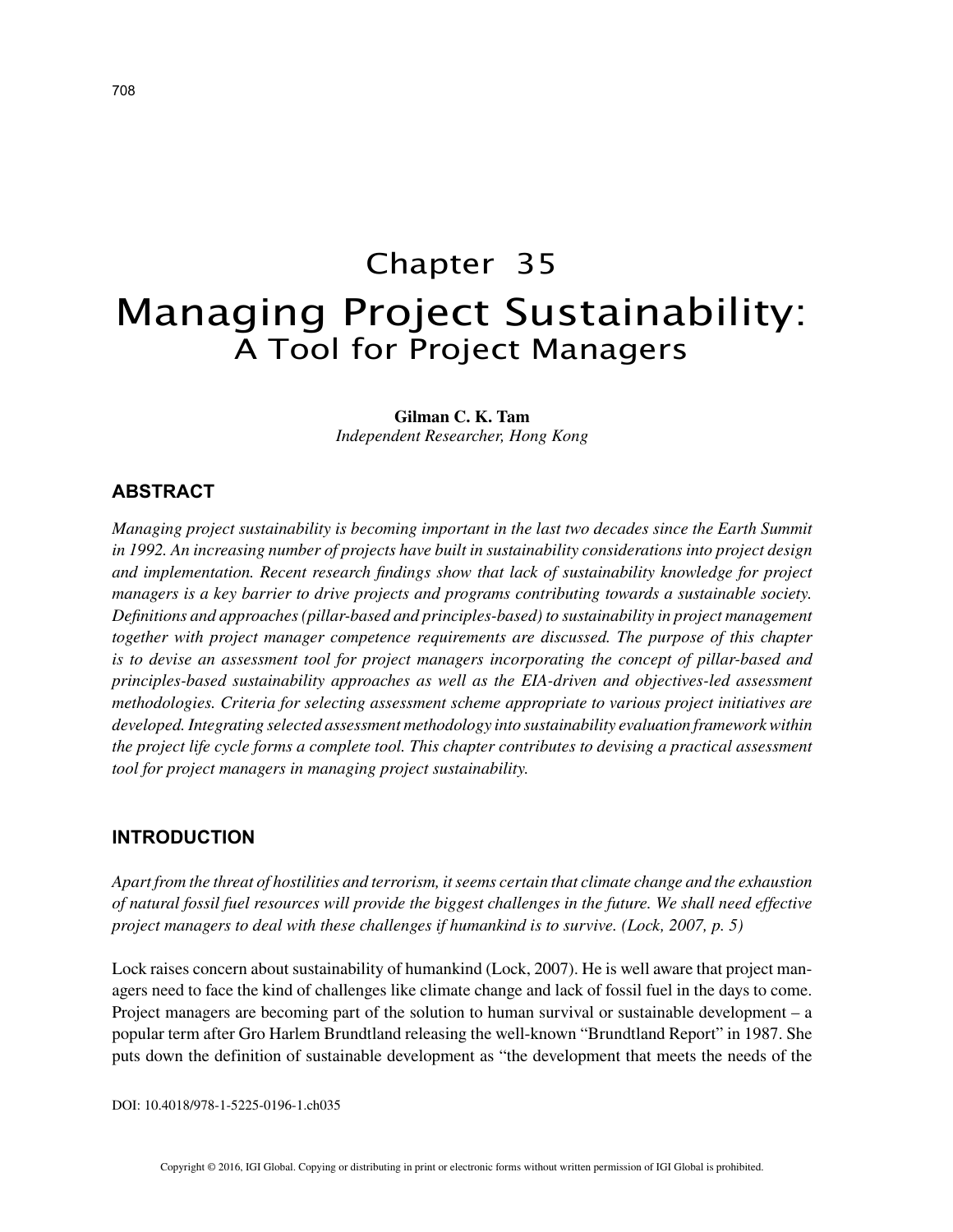present without compromising the ability of future generations to meet their own needs" (Brundtland, 1987). Her basic emphases are on long-term aspects of the concept of sustainability and equity between the present and future generations. The context in which Brundtland's definition is embedded indicates that '*needs*' include a sound environment, a just society and a healthy economy (Diesendorf, 2000). It links to what people perceive for a change in behavior, attitudes, and consumption patterns, etc. towards sustainability and equity, and how society perceives and values the environment. In the eyes of Diesendorf, 'Development' covers social and economic improvement in a broad sense and which may or may not involve economic growth. The emphasis is on 'qualitative improvement in human-being' or 'unfolding of human potential' as discussed by the ecological economist, Herman Daly (Diesendorf, 2000).

The Agenda 21, which is a comprehensive blueprint of action as adopted by more than 178 governments at the United Nations in the 1992 Earth Summit in Rio de Janeiro, Brazil, called for global partnership and drove governments, business and industry for sustainable development (UNCED, 1992). While most discussions on sustainability and sustainable development focus on political or policy level issues and global concerns, a research supported by the U.S. Agency for International Development (USAID), the United Nations Environment Programme (UNEP) and the University of Minnesota addressed the equally important focus at the project level – how to conduct project for better performing sustainable development. Gregersen, Lundgren and White (1994) in their policy brief suggested changing the project approach to assure more sustainable benefit flows through project activities for the sake of improving the contribution of projects to sustainable development and avoiding unsustainability (Gregersen, Lundgren, & White, 1994).

Project exists in a relatively turbulent environment and change is the purpose of the project itself and uncertainty is inherent in the objectives of that project. A Guide to the Project Management Body of Knowledge, PMBoK (4th edition) published by the Project Management Institute (PMI) recognizes "… Projects can also have social, economic, and environmental impacts that far outlast the projects themselves" (PMI, 2008). Munier (2005, p. 21) in his book "Introduction to Sustainability: Road to a Better Future" mentions that "Sustainability as a process often involves making an analysis to determine the best course of action when several projects, plans, programs, and options are considered" (Munier, 2005). The Association for Project Management (APM) in their "APM Supports Sustainability Outlooks" (APM, 2006) recognizes that many people involved in projects and programmes have the ability and capacity to be involved and influence at personnel, corporate, government and project level. Since project management is becoming a common way of managing business (Bredillet, 2000; Turner, 2009), the awareness of project manager and his/her team members to meeting the challenges of sustainability in project delivery would have made contributions to mankind.

Sustainability is a broad and subjective concept (Lim  $\&$  Yang, 2009). Project managers need to understand sustainability and its relationship to project management before they can make contributions towards a sustainable world. In the project management community, sustainability emerges as a subject in the recent academic research. For instance, Gareis, Huemann and Martinuzzi (Gareis, Huemann, & Martinuzzi, 2009) presented a paper titled "Relating sustainable development and project management" at The International Research Network on Organizing by Projects (IRNOP) in the IRNOP IX Research Conference (Berlin, Germany, 11-13, October 2009) and another paper of related topic was presented at the Project Management Institute (PMI) Research and Education Conference 2010 (Washington, D.C., USA, 11-14, July 2010) (Gareis, Huemann, & Martinuzzi, 2010); and Silvius, van den Brink and Köhler (2010) presented a paper titled "The concept of sustainability and its application to project management" at the International Project Management Association (IPMA) International Expert Seminar